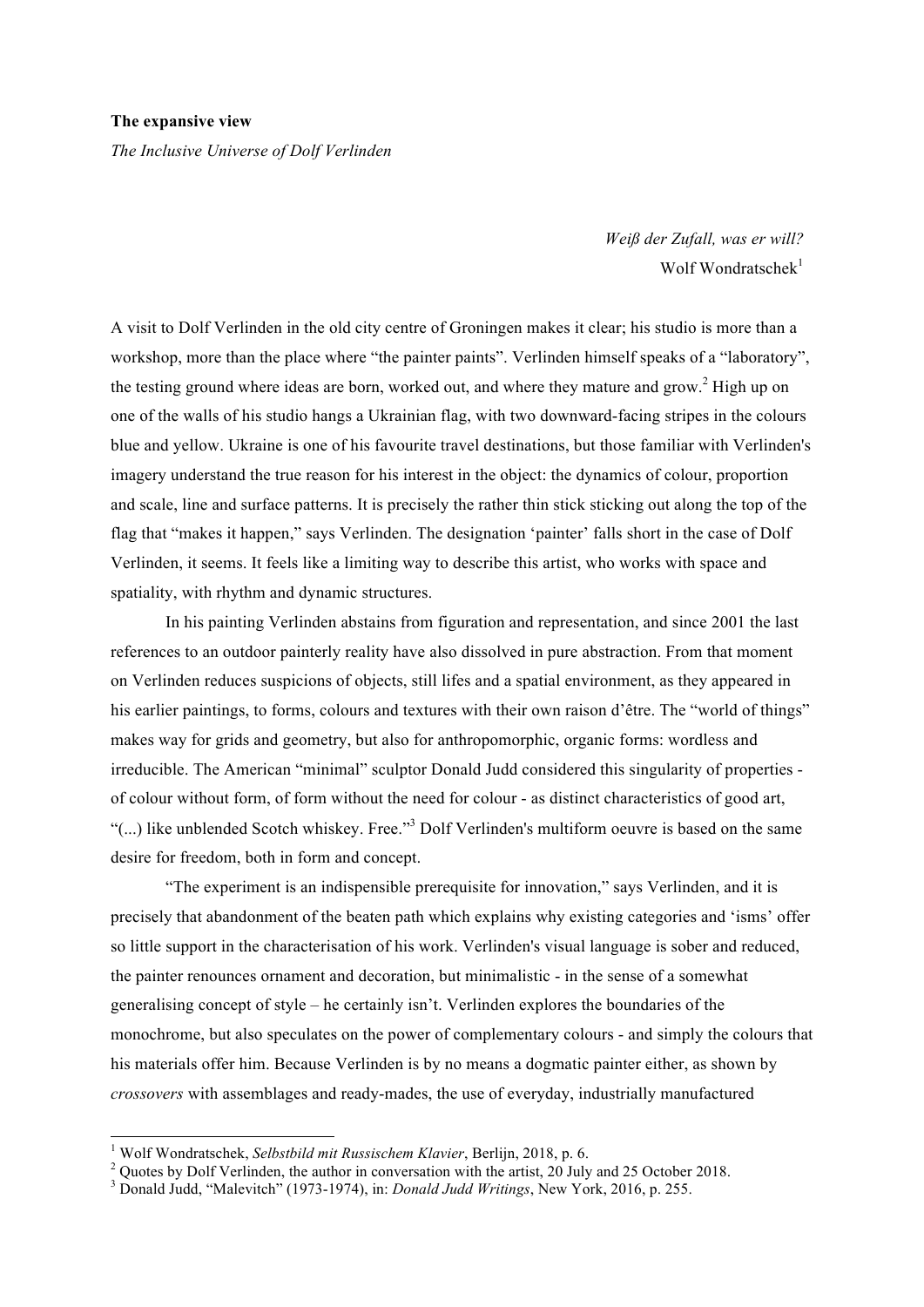products and materials: an inner tube, zinc roof hatch, fabric lashing straps and waste wood. With these characteristics, Verlinden's oeuvre bears witness to a historical indebtedness, or rather, a reorientation on the main themes of the post-war avant-gardes. What is the attraction of the monochrome to a contemporary artist, exactly one hundred years after Kazimir Malevich's *Suprematist composition, white on white* (1918)? How do we place the readymade and assembly within a painter's oeuvre? How do geometry and architectural forms relate to the "breathing', organic character of Verlinden's imagery? It is precisely in the answers to such questions that we find a foothold: where indebtedness is given new content and alliances are formed with a highly personal visual programme.

## *Historical frameworks - new perspectives*

It was the American artist Donald Judd who in 1966 commented on the concept of 'reductive art', an alternative indication of what in the early 1960s became known in the American context as minimal art: "I object to several popular ideas," Judd stated: "I don't think anyone's work is 'reductive'. The most the term can mean is that new work doesn't have what the old work had. It's not so definitive that a certain kind of form is missing. (...) New work is just as complex and developed as old work"<sup>4</sup>. In relation to the development of Verlinden's work after 2001, Judd's thesis is of special significance; the year in which Verlinden's painting acquired a higher degree of abstraction and the last traces of illusionism - the canvas as a window to the world - gave way to a new concept of spatiality. Since then Verlinden has been particularly interested in concrete materiality - the work of art as an object, the material itself as a carrier of meaning - and in the relationship between the work of art and the physical space in which it moves. An association with minimalist tendencies is quickly made on the basis of these properties. The American *godfathers* of minimal art such as Elsworth Kelly, Sol LeWitt and Frank Stella also sought to create a tranquil visual language, basing their monumental paintings on geometry which interacts closely with physical space: the gallery, the museum, public space.

Within the American context, the work of art lost its 'handwriting' character with the rise of minimal art: the artist's 'presence' in the painting, the personal touch, was considered undesirable. The factor 'coincidence' as a driving force in the creative process was also rejected; minimal art is wellconsidered and reasoned and was, certainly in the case of sculpture, often industrially produced. Now, these works were created against a specific American background, as a reaction to the paint fetishism of the abstract expressionists, with Jackson Pollock as the most charismatic representative. With bravura, Pollock pushed the easel aside, laid the support flat on the floor, and made his *drippings* with sticks and trowels, applying highly-diluted synthetic lacquer to the canvas in free movements. Minimalist tendencies are far removed from this strategy of 'doing as you go along', the freeassociative process of creation. For many artists 'post-Pollock', the very orientation on the early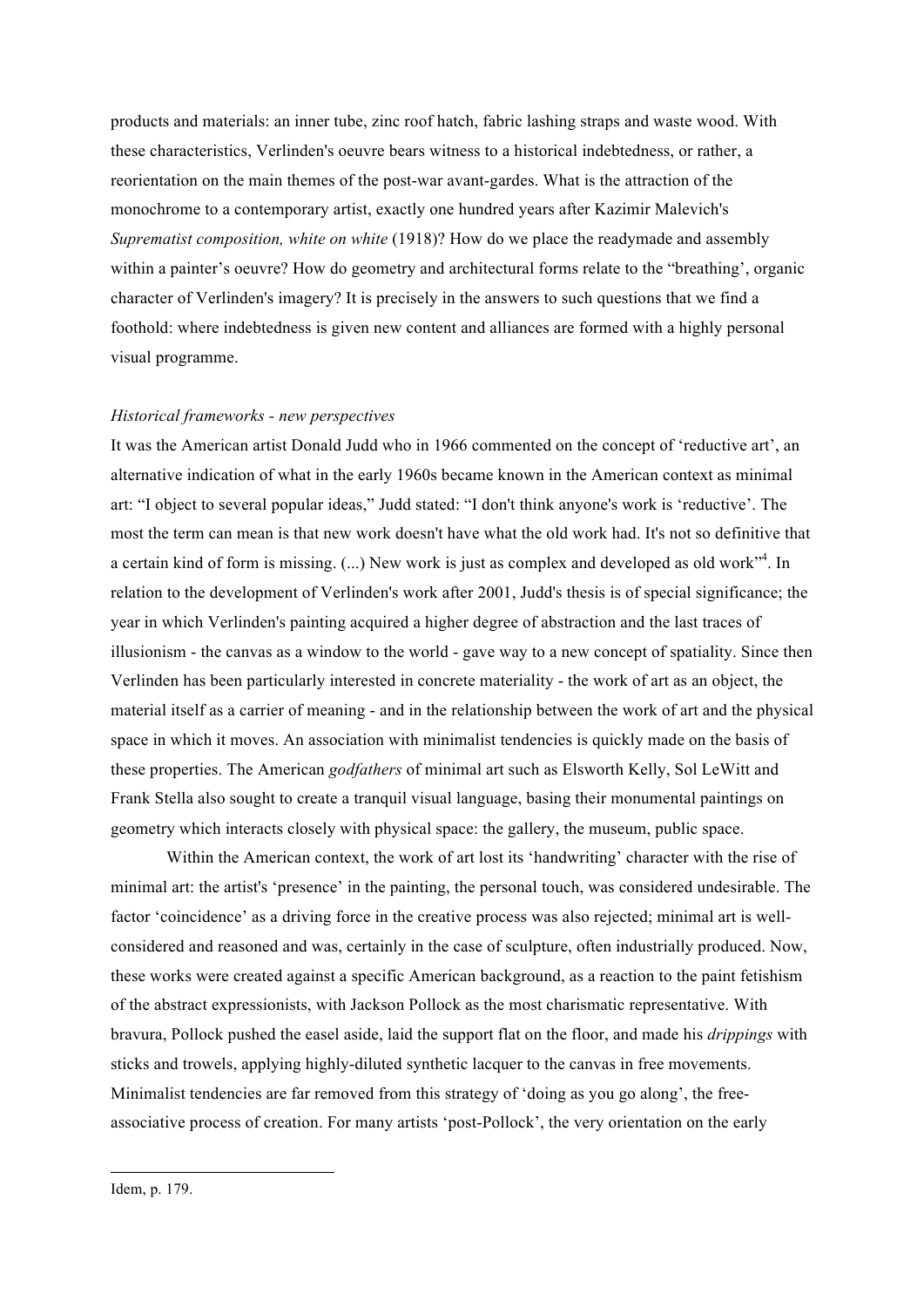twentieth-century avant-garde offered solace. The early 'inventors' of the monochrome, collage, readymade and constructed sculpture inspired new - read: non-academic - views on craftsmanship. Thanks to Kurt Schwitters' early twentieth-century collages of found objects – "Ich bin ein Mahler; ich nagle meine Bilder" - American Neo-Dada artist Robert Rauschenberg was able to state more than forty years later, in 1959: "A pair of socks is no less suitable to make a painting with than wood, nails, turpentine, oil and fabric.' <sup>5</sup> In the Netherlands too, a focus on 'the originals' of the early twentieth century raised questions of an ontological and epistemological nature around 1960: what is art exactly, how do we know it is art, and who really determines it?

Such historical frameworks are of great significance in understanding Dolf Verlinden's oeuvre. After all, they show us where a supposed affinity with individual artists and 'isms'- with cool minimalist tendencies, with the historical, anti-painterly readymade and assemblage – is not really valid on formal and programmatic grounds. With Marcel Duchamp, the primeval father of the readymade, everyday objects were chosen *and* called art. It was a strategy with a critical, anti-painterly background, as a defence against the purely retinal character of painting: according to Duchamp, a work of art should be more than a charming wall object; it should be at least as attractive to the mind as it is to the eye. Because of the post-war reassessment of art and artistry, few artists will argue with the above: what constitutes an artwork, in subject and content, but especially in its manifestation, became the theme of the post-war avant-gardes. All these questions also recur in Dolf Verlinden's work, although the interpretation of the specific themes is a very personal one.

The combination of Dolf Verlinden's painting and appropriation - sometimes within one and the same work - makes it difficult to speak of anti-painting strategies. After all, Verlinden does not 'assemble' in spite of painting. On the contrary: a democratic combination of painting and captured, everyday elements gives many works a distinctly hybrid character, making them move in the twilight zone between *tableau* and object, between two and three-dimensionality. Moreover, a manipulation of the effect of space takes place with both painterly and non-painterly interventions. Slats, tape and rope create dynamic structures, precisely because of their connection with painting; they lead to new experiences of materiality, space and spatiality. Even when Verlinden transforms a roof hatch he found by applying straps - a pure, non-painter's intervention, similar to Marcels Duchamp's concept of the 'assisted readymade' - the painting qualities of the work stand out. The lining and composition of *Ingesnoerde ruimte* (2011), the positioning of the fabric straps, are reminiscent of Verlinden's canvases; the work is as hard-realistic as it is poetic-associative. Such works show that Verlinden's artistic premises, the theoretical foundation of his oeuvre of the last two decades, transcend the choice of various media and forms of expression. For Verlinden, the supposed opposition 'paint versus *objet*

 <sup>5</sup> Kurt Schwitters, cited in: Günther Kämpf and Karl Riha (ed.), *Am Anfang war Dada*, Steinbach/Gießen, 1972, p. 63. Robert Rauschenberg, cited in: *16 Americans*, exhibition catalogue, Museum of Modern Art, New York, 1959, p. 58.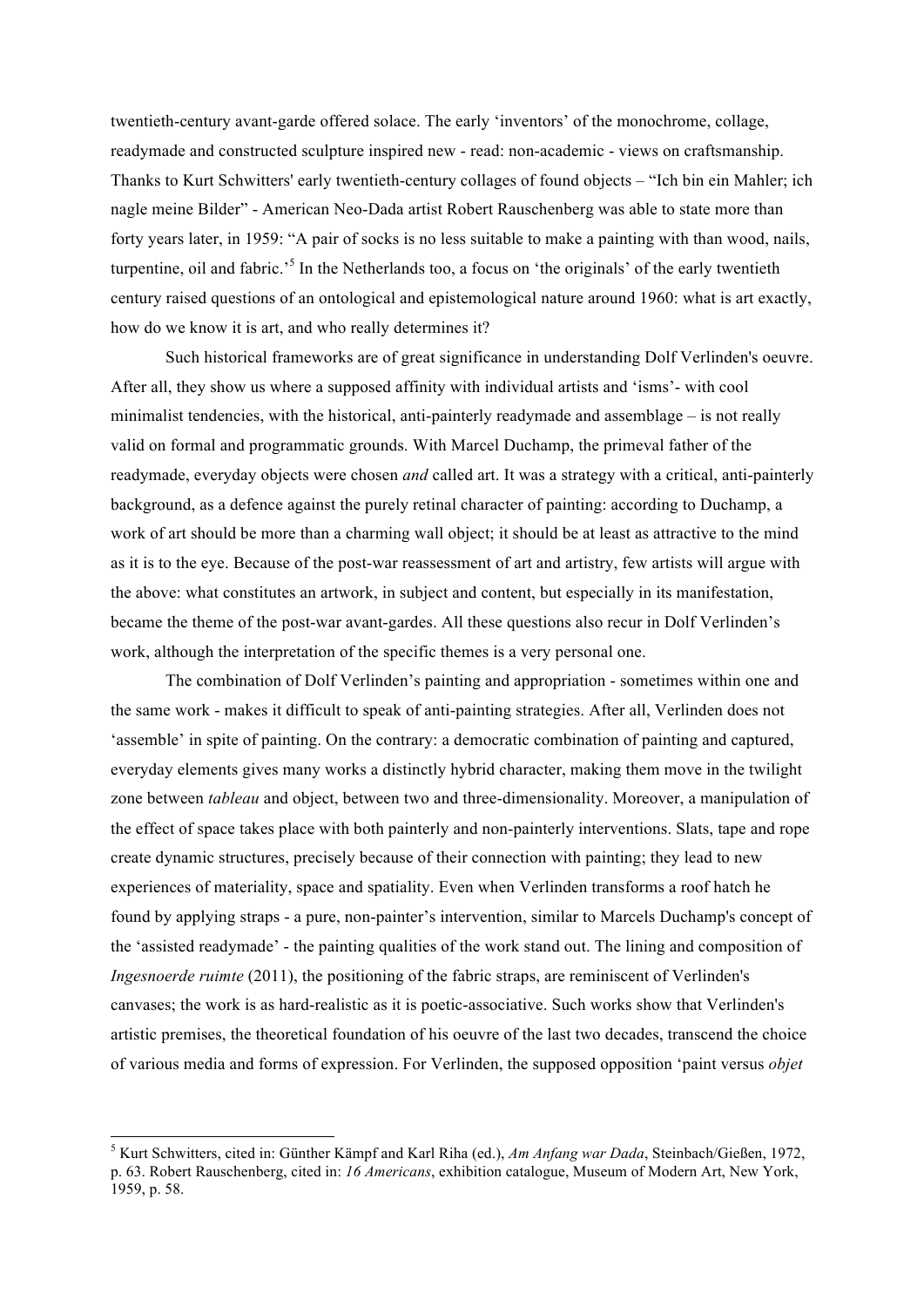*trouvé'* is not a question of 'either or', but rather an expression of an inclusive view of art and artistry, of an expansive view and his love of experimentation.

Verlinden's work can only partially be captured in terminology such as 'non-objective', 'reductive' and what is mainly referred to within the German-speaking region as the 'concrete art of painting': concepts that arose in line with minimal art. Compared to minimalist and post-minimalist tendencies, Verlinden attaches great value to the creative process, to working at the interface of planning, intuition and coincidence. In line with this, handwriting invariably plays an important role even in canvases that at first glance seem to have a purely geometric and tranquil character. The 'permissible imperfections', as Verlinden calls them, the unsteady line, the emphatically handmade character of his works, are far removed from a slick, technological perfectionism. It is precisely these characteristics that give his paintings and panels an unmistakably warm-organic appearance - and that is remarkable, given Verlinden's interest in geometry and basic principles of mathematics such as scale, proportions and the spatial functioning of form and volume. "I will not leave the organic any time soon. A canvas has to breathe; it is an organism that needs its own space. I consider that to be something fundamental," says Verlinden. "And yet I experience geometry as a liberation just as much; it offers grip and infinite possibilities. It is precisely in geometry that I see reason to express myself in a pure and personal way. *To the point*." Moreover, "intuition corrects mathematical principles," says Verlinden, "concepts can and often are adjusted by intuition - I believe. So it never becomes a purely rational story."

Verlinden mentions the canvas *Alfa Bèta* (2010) as an example; a reduced, two-coloured composition of linked forms that suggest space and friction, volume and movement with minimal visual means. "I was happy with *Alfa Beta*, it is both geometrical and soft," says Verlinden. "For me that was an important moment; the realisation you can be sharp within geometry. Without fear of a rationality that is out of control, without losing warmth and sensitivity. Because that sensitivity can also lie in a line, in the precision with which you position a surface." Verlinden's titles are often associative, they should never be guiding: "In looking at it, you have to be free, a title should not force meaning." The title *Alfa Beta* possesses a high degree of abstraction too, although is also shows the parameters within which Verlinden explores the field: human action, precise observations, and feeling and knowing.

## *A new concept of space*

Neither is the somewhat complacent autonomy of the work of art, that other characteristic feature of many 'minimal' works of art, easy to reconcile with the open character of Dolf Verlinden's painting. Verlinden also considers the work of art to be autonomous, detached from a reality outside the painting, yet his canvases and panels derive their meaning and effect from an interaction with the viewer. "As a viewer, you have to set the work in motion, sharpen your view," says Verlinden. "I feel very detached from a painting that you look at with your hands on your back." The following applies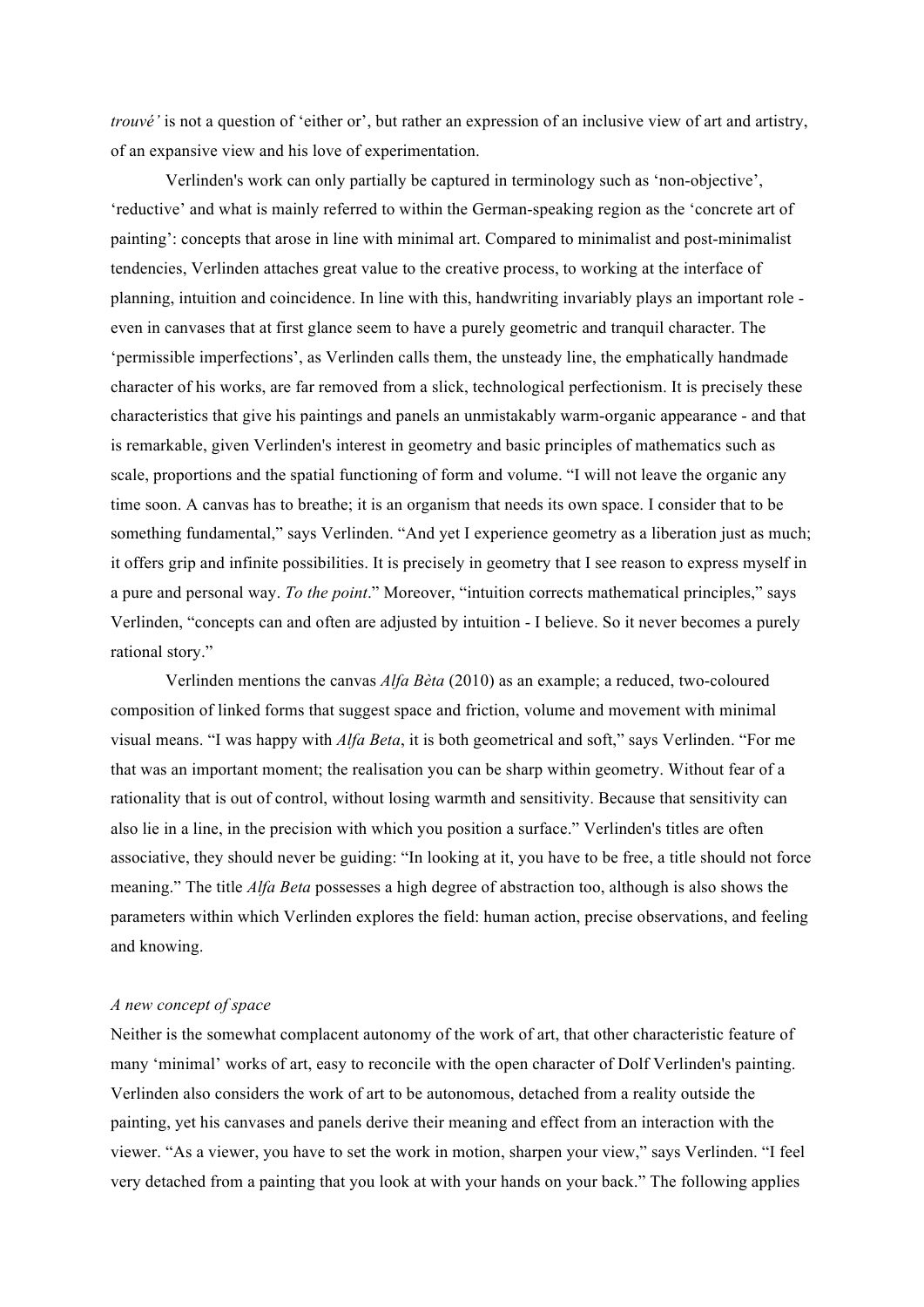to many of Verlinden's works: the artist creates the work of art, but the view of the observer 'completes' it, the work makes the viewer a partner and *agent* in a creative and image-forming process. Verlinden searches for the spatial experience beyond the physical boundaries of the canvas, panel or paper: "I distrust the absoluteness of those boundaries, a healthy distrust is the basis of everything I do. The hybrid work *In gesprek met Mondriaan* (Conversation with Mondriaan ed.) (2015), a canvas with the addition of sloping slats placed on the ground that "earth" the work in our world, does justice to its title: neutralisation of content - no representation in a conventional sense, no anecdotalism - resulting in a free and unencumbered perception, but equally leading to a 'conversation': between the Dutch master of geometry and Verlinden, but also between Verlinden, the viewer of his work and the physical environment in which the work is located. The canvas overcomes the barrier between art and the rest of the world, wrenches the artwork out of its exalted autonomy.

"What you *don't* paint is what you want to show." These are words that Verlinden speaks almost casually during a visit to his Groningen studio. And yet this somewhat enigmatic formulation is of great significance for his work after 2012, the year of the first *Kantelmoment* (Tilting Moment ed.), multi-part series in oil on panel, in wood and lino prints, in the form of lead wall sculptures and as an animation. The origin of *Kantelmoment* is an almost monochrome panel in a modest format, a work that "came at the right time in my search for dimensionality and space," says Verlinden. The panel has a slightly tilting, painted rectangle within the boundaries of the surface, and inspired Verlinden to show a series in conjunction in which the tilt increases by a few degrees each time; the rectangle retains its fixed proportion, but the tilt within the surface constantly changes in size.

*Kantelmoment* is an important work for various reasons. Its composite, serial form is even more emphatically related to the physical environment and the viewer than the singular works. The work is an 'eye hopper', according to Verlinden, the series gives the perception of space a distinctly dynamic character. And with the presentation of the complete series, a tour of the tilting surface, the time factor, the cyclical character of a series with a beginning and an end - and ultimately also infinity - becomes tangible. The monochrome, the single-coloured surface, plays a special role within *Kantelmoment*. Precisely because of the limitation to the tilt, the upright surface is missing, the moment when the white background no longer cracks and shifts, but has become a monochrome black. The absence of this pure monochrome is meaningful, it "appears before your eyes, precisely because of its persistent absence," says Verlinden; this is the moment "(...) when 'something' and 'meaning' coincide."

*Kantelmoment* is also a reflection of the process-related character of many of Verlinden's works. "A work is never an end point, no work is isolated," says Verlinden: "The meaning is in the context, every work exists by the grace of its predecessor." It is this dialectical approach to one's own oeuvre, the conviction that the conditions for development lie in the preceding steps, which is expressed in *Kantelmoment* within one and the same series. This expression of the process, of the work as a report, with tangible intermediate steps, considerations and moments of choice, can also be